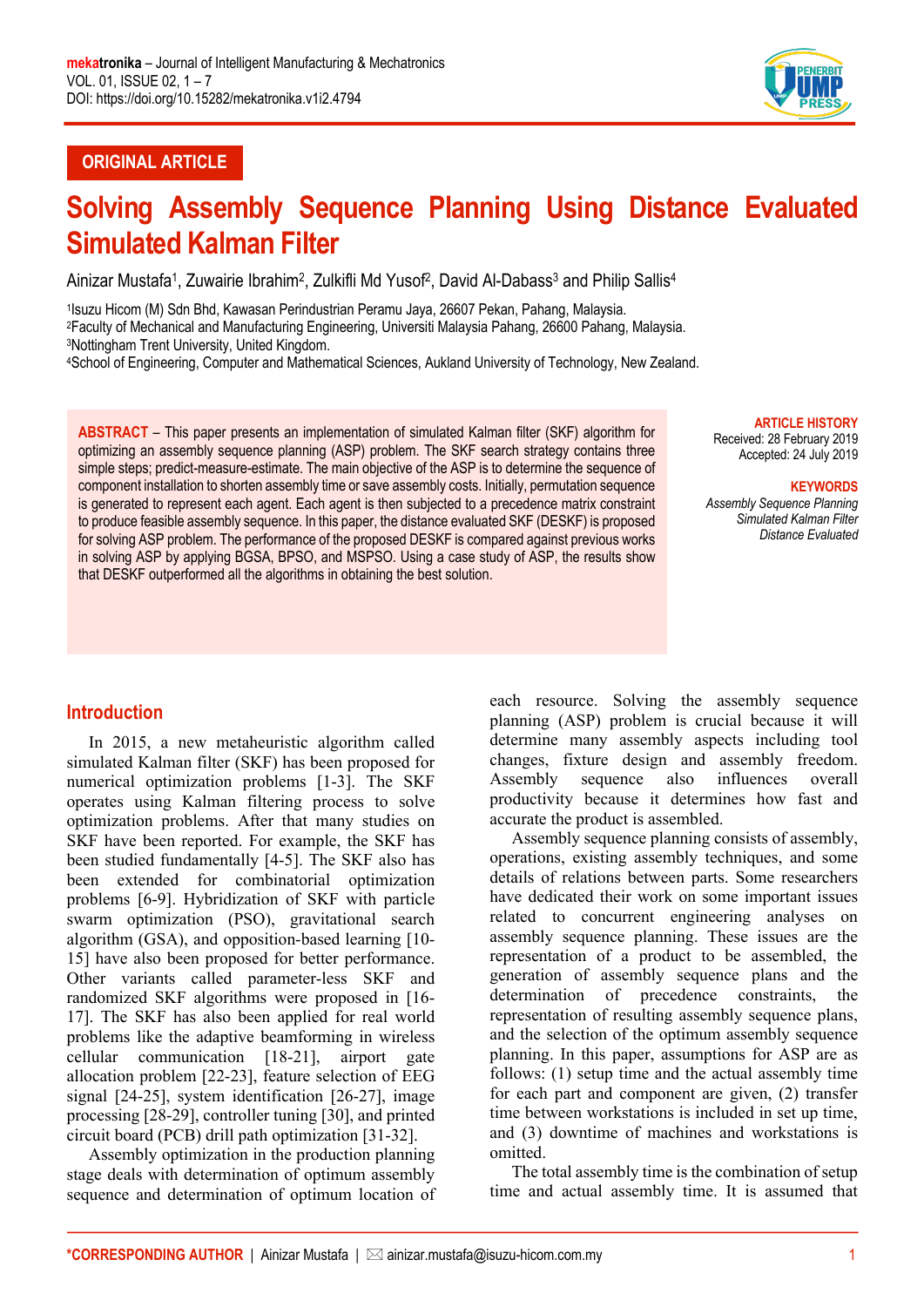regardless of the assembly sequence, the actual assembly time is constant. A proper tool and setup for each component to be assembled is required. These two items depend on the geometry of the component itself and the components assembled to that point. The setup time for a component can be predicted using the following function:

$$
Time_{\text{Setup}}(a) = p_{a0} + \sum_{b=1}^{c} p_{ab} q_{ab} \tag{1}
$$

where *a* is the number of component to be assembled, is the setup time for product (a) being the first component, is the contribution to the setup time due to the presence of part (b) when entering part a, and if component (b) has already been assembled. Otherwise, Total assembly time is the summation of setup time and actual assembly time. Hence, the objective function for minimizing the assembly time is as follows:

Min Time<sub>Assembly</sub> = 
$$
\sum_{b=1}^{c} (Time_{\text{Setup}}(a) + A_a)
$$
 (2)

where  $A_a$  is the assembly time for component *a*.

Previously, the authors have solved the ASP using angle-modulated SKF, which is a variant of SKF algorithm established specifically for combinatorial optimization problems [33]. In this paper, the ASP is solved using another variant of SKF called distance evaluated SKF [8].

#### **Distance Evaluated Simulated Kalman Filter (DESKF) Algorithm**

The simulated Kalman filter (SKF) algorithm [1] is illustrated in Figure 1. Consider n number of agents, SKF algorithm begins with initialization of n agents, in which the states of each agent are given randomly. The maximum number of iterations, tmax, is defined. The initial value of error covariance estimate, P(0), the process noise value, *Q*, and the measurement noise value, R, which are required in Kalman filtering, are also defined during initialization stage.

Then, every agent is subjected to fitness evaluation to produce initial solutions  $\{X_1(0), X_2(0), X_3(0), \ldots, X_n(0)\}$  $X_{n-2}(0)$ ,  $X_{n-1}(0)$ ,  $X_n(0)$ . The fitness values are compared and the agent having the best fitness value at every iteration, *t*, is registered as  $X_{best}(t)$ .

The-best-so-far solution in SKF is named as *X***true**. The  $X_{true}$  is updated only if the  $X_{best}(t)$  is better. In the prediction step, the following time-update equations are computed:

$$
X_i(t|t+1) = X_i(t) \tag{3}
$$

$$
P(t|t) = P(t) + Q \tag{4}
$$

where where  $X_i(t)$  and  $X_i(t|t)$  are the current state and current transition/predicted state, respectively, and  $P(t)$  and  $P(t|t)$  are the current error covariant estimate and current transition error covariant estimate, respectively. Note that the error covariant estimate is influenced by the process noise, *Q*.

The next step is measurement, which is a feedback to estimation process. Measurement is modelled such that its output may take any value from the predicted state estimate,  $X_i(t|t)$ , to the true value,  $X_{true}$ . Measurement,  $Z_i(t)$ , of each individual agent is simulated based on the following equation:

$$
Z_i(t) = X_i(t|t) + \sin(2\pi r_i(t)) \times |X_i(t|t) - X_{true}|
$$
 (5)

The  $sin(2\pi r_i(t))$  term provides the stochastic aspect of SKF algorithm and *ri*(*t*) is a uniformly distributed random number in the range of  $[0,1]$ . The final step is estimate. During this step, Kalman gain, *K*(*t*), is computed as follows:

$$
K(t) = P(t|t)/(P(t|t)+R)
$$
\n(6)

Then, the estimation of next state,  $X_i(t+1)$ , and the updated error covariant,  $P(t+1)$ , are computed based on (7) and (8), respectively:

$$
X_i(t+1) = X_i(t|t) + K(t) \times \delta \tag{7}
$$

$$
\boldsymbol{P}(t+1) = (1-K(t)) \times \boldsymbol{P}(t|t) \tag{8}
$$

where  $\delta = (\mathbf{Z}_i(t) - \mathbf{X}_i(t|t))$ . Finally, the next iteration is executed until the maximum number of iterations,  $t_{\text{max}}$ , is reached.

The distance evaluated simulated Kalman filter (DESKF) algorithm [8] is an extension of simulated Kalman filter (SKF) algorithm. The main idea of the distance evaluated approach in solving combinatorial optimization problem is to map the distance into a probabilistic value [0,1] and then the probabilistic value will be compared with a random number [0,1] to update a bit string or solution to a combinatorial optimization problem.

During the initialization of agents, the states of each agent are given randomly. In addition, every agent is associated with a random bit string as well. The length of the bit string is problem dependent and subjected to the size of the problem. Thus, 2 types of variables are associated with an agent in SKF. They are continuous variable, *x*, which is produced as estimated value of SKF (also similar to the position of agents in a search space), and a bit string,  $\Sigma$ , which is used to represent solution to a combinatorial optimization problem.

In DESKF, for a particular dth dimension, the distance between an ith agent to the best-so-far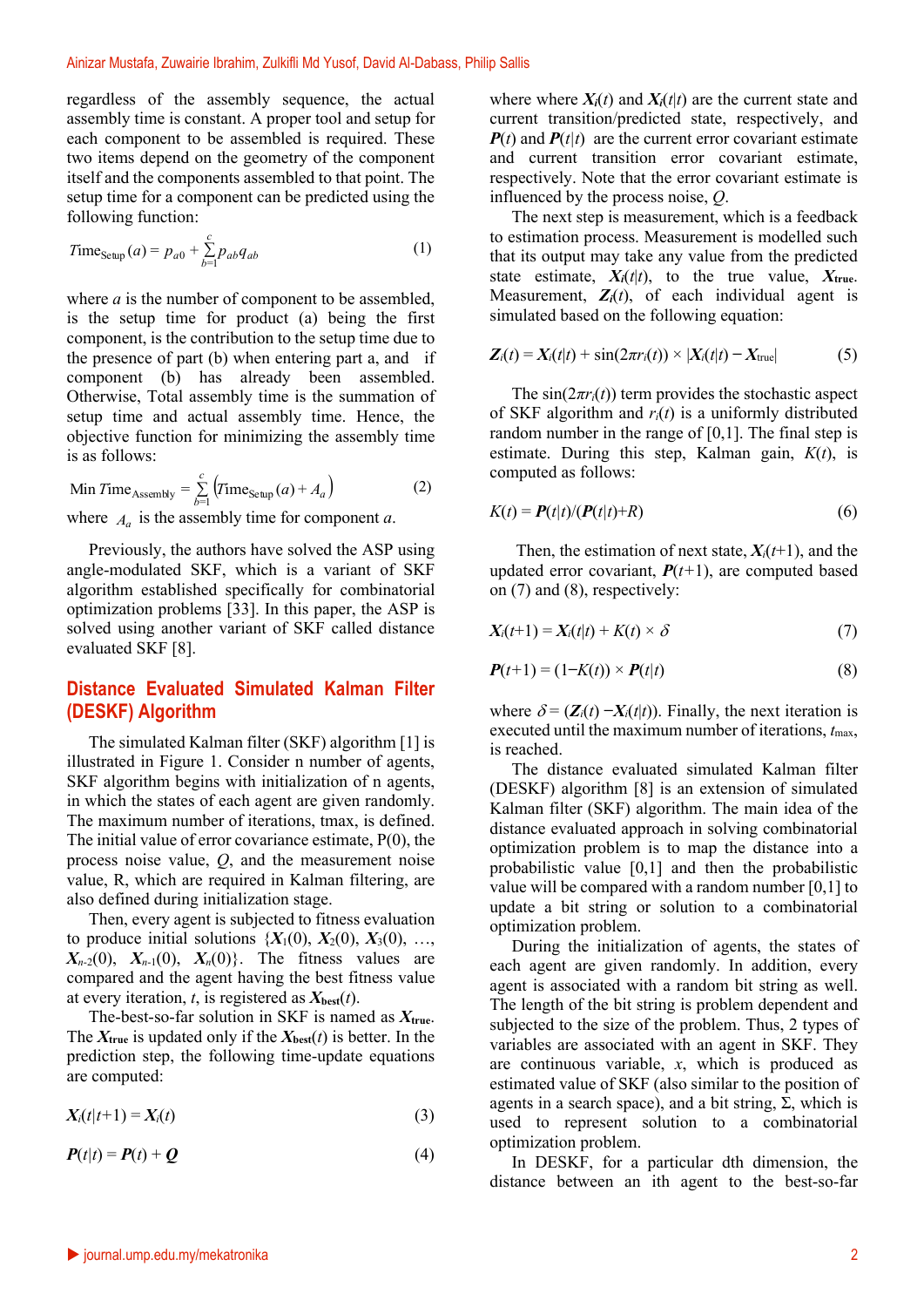**mekatronika** – Journal of Intelligent Manufacturing & Mechatronics

solution at iteration *t*,  $\mathbf{D}_i(d, t)$ , can be calculated as follows:

$$
\boldsymbol{D}_i(d,\,t) = \boldsymbol{x}_i(d,\,t) - \boldsymbol{x}_{best-so-far}(d,\,t) \tag{9}
$$

In DESKF, a probability function is used to map a velocity value into a probabilistic value within interval [0,1]. This distance value,  $\mathbf{D}_i(d, t)$ , is mapped to a probabilistic value within interval [0,1] using a probability function,  $S(D_i(d, t))$  as follows:

$$
S(\mathbf{D}_i(d,\,t)) = |\tanh(\mathbf{D}_i(d,\,t))| \tag{10}
$$

After the  $S(D_i(d, t))$  is calculated, a random number, *rand*, is generated and a binary value at dimension *d* of an *i*th agent,  $\Sigma_i(d, t)$ , is updated according to the following rule:

if 
$$
\text{rand} < S(D_i(d, t))
$$
  
then  $\sum_i (t+1) = \text{complement } \sum_i (d, t)$   
else  $\sum_i (t+1) = \sum_i (d, t)$   
end

## **Distance Evaluated Simulated Kalman Filter (DESKF) For The ASP**

A solution to an ASP is represented by a string of binary number. For example, if there are four components, binary code for each component is shown in Table 1. An assembly sequence 1-2-4-3 can be represented by 00011110. In this example, since four components are involved, only two bits binary number is needed. More bits will be required if the number of components larger.

In this study, the assembly of a hypothetical product consisting 19 components, which is taken from [33], is considered. Relationship between 19 components is illustrated in Figure 2. The relationship can also be translated into a precedence matrix (PM) and coefficient values as shown in Table 2 and Table 3. In this diagram, the components that are free to be assembled are the components that can be placed regardless of any part of a sequence. To find an optimal solution, each agent representing feasible assembly sequence must be evaluated to obtain its fitness value. The evaluation of the fitness value and feasibility test are done with referring to the PM. It is worth pointing out that the components of free to be assembled are the components that can be placed regardless of any part of a sequence.

As a result, each agent produces a feasible assembly sequence. The optimum one is then selected from the feasible assembly sequences by evaluating

fitness of each agent. After the stopping condition is met, the performance of the DESKF can be investigated.

#### **Experiments, Result and Discussion**

The performance of DESKF is compared against some related metaheuristic methods such as Binary Gravitational Search Algorithm (BGSA) [34], Binary Particle Swarm Optimization (BPSO) [35], and Multi-State Particle Swarm Optimization (MSPSO) [36]. The parameters and its value used for DESKF, BGSA, BPSO, and MSPSO are presented in Table 4. The BPSO used a constant inertia weight,  $\omega$  = 0.6. On the other hand, the MSPSO used a linearly decreasing inertia weight which begins at  $\omega = 0.9$  and decreases at  $\omega$  = 0.4. The quality of results of DESKF is then measured based on the fitness values of the best solutions in minimizing the total assembly time.

To simplify the understanding of this work, fitness or objective value and solution is now called total assembly time and feasible assembly sequence, respectively. The average (mean), minimum (min), and maximum (max) of total assembly time of 50 feasible assembly sequences, and the standard deviation (STD) are recorded. Table 5 presents comparison of the result of DESKF against BGSA, BPSO, and MSPSO. Based on the results given in Table 4, DESKF outperformed BGSA, BPSO, and MSPSO in minimizing total assembly time and obtaining minimum average time of the ASP problem. The minimum total assembly time obtained by DESKF is 503.80 unit of time with associated sequence of components suggested by the DESKF is 1-2-4-3-9-12-13-5-16-15-18-11-6-7-8-14-10-17-19.

The average assembly time of DESKF is 518.91 unit of time and this average value is better than BGSA, BPSO, and MSPSO, which indicate DESKF's consistency over 50 runs. The best sequences obtained by BGSA, BPSO, and MSPSO, are 2-1-4-9-3-12-5- 13-15-18-16-6-11-7-8-10-14-17-19 (508.20 unit of time), 13-23-5-12-15-16-41-11-9-18-6-7-8-10-14-17- 19 (515.80 unit of time), 2-4-3-1-9-12-5-13-15-18-16- 11-6-7-8-10-14-17-19 (514.00 unit of time).

It is true that the finding reported in this paper is much dependent on the parameter values used by other algorithms, which are BGSA, MSPSO, and BPSO. However, in this study, there was no attempt to replicate the experiments of BGSA, MSPSO, and BPSO. All the results were taken from the published paper.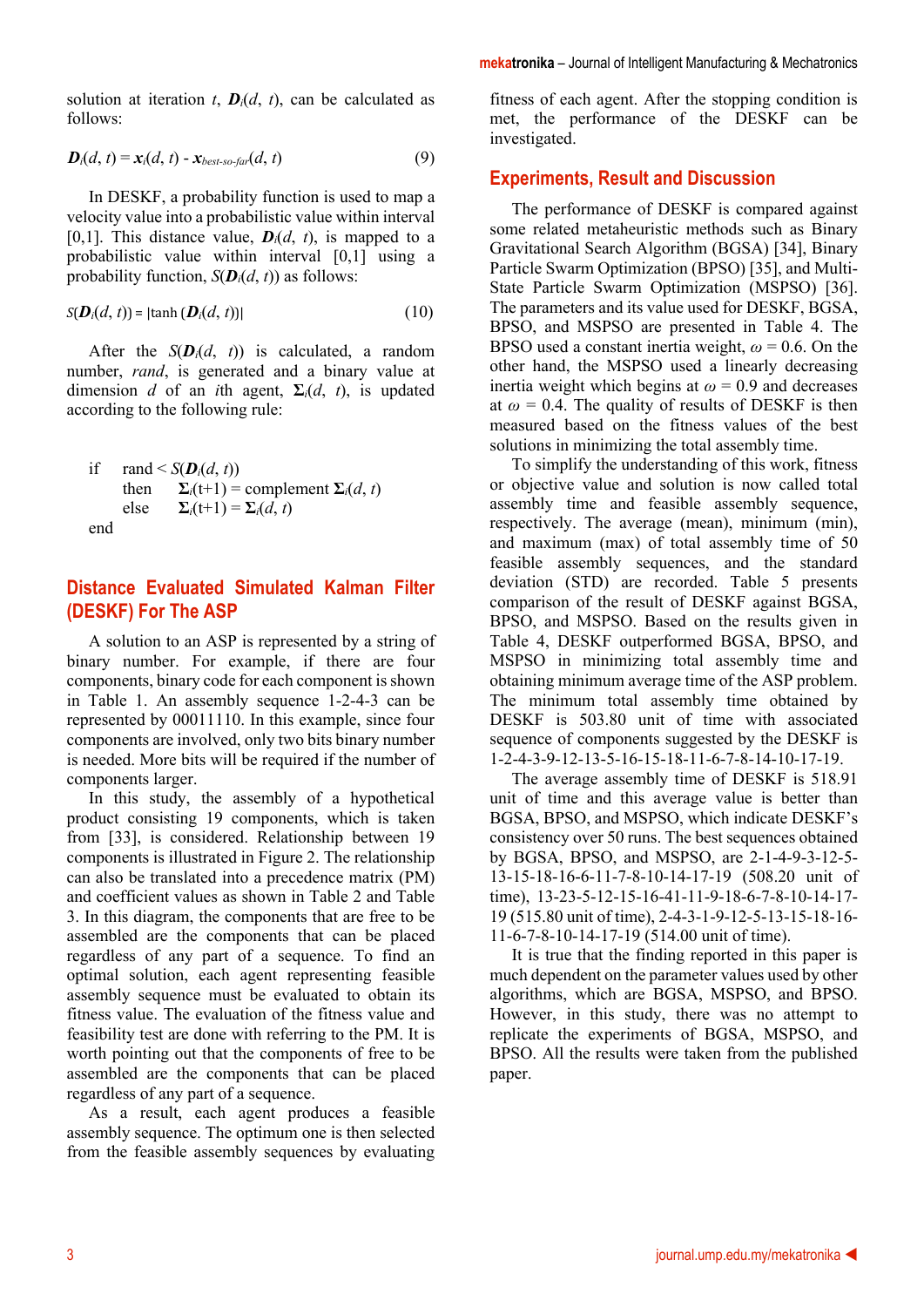



**Figure 1.** The simulated Kalman filter (SKF) algorithm.



**Figure 2.** The assembly precedence diagram for the case study.

**Table 1.** Example of components number and its binary code.

| Component number | Binary code |
|------------------|-------------|
|                  |             |
|                  |             |
|                  |             |
|                  |             |

**Table 2.** Precedence matrix (PM) for the case study.

|                  | Component (b) |              |             |                |  |                                     |                |                |                          |                |    |    |    |              |    |    |    |    |
|------------------|---------------|--------------|-------------|----------------|--|-------------------------------------|----------------|----------------|--------------------------|----------------|----|----|----|--------------|----|----|----|----|
| Component<br>(a) | 1             |              | $2 \quad 3$ |                |  | 4 5 6 7 8                           |                |                | 9                        | 10             | 11 | 12 | 13 | 14 15        | 16 | 17 | 18 | 19 |
| $\mathbf{1}$     |               |              |             |                |  |                                     |                |                |                          |                |    |    |    |              |    |    |    |    |
| $\sqrt{2}$       |               |              |             |                |  |                                     |                |                |                          |                |    |    |    |              |    |    |    |    |
| $\mathfrak{Z}$   |               |              |             |                |  |                                     |                |                |                          |                |    |    |    |              |    |    |    |    |
| 4                |               | $\mathbf{1}$ |             |                |  |                                     |                |                |                          |                |    |    |    |              |    |    |    |    |
| 5                |               |              |             |                |  |                                     |                |                |                          |                |    |    |    |              |    |    |    |    |
| 6                |               | 1            |             |                |  |                                     |                |                |                          |                |    |    |    |              |    |    |    |    |
| 7                |               | 1            |             |                |  | $\mathbf{1}$                        |                |                |                          |                |    |    |    |              |    |    |    |    |
| 8                |               | 1            |             | $\mathbf{1}$   |  |                                     | $1 \quad 1$    |                | $\mathbf{1}$             |                |    |    |    |              |    |    |    |    |
| $\overline{9}$   |               | $\mathbf{1}$ |             | $\mathbf{1}$   |  |                                     |                |                |                          |                |    |    |    |              |    |    |    |    |
| $10\,$           |               | $\mathbf{1}$ |             | $\mathbf{1}$   |  | $\mathbf{1}$                        | $\overline{1}$ | $\overline{1}$ | $\overline{\phantom{0}}$ |                |    |    |    |              |    |    |    |    |
| 11               |               |              |             |                |  |                                     |                |                |                          |                |    |    |    |              |    |    |    |    |
| $12\,$           |               |              |             |                |  |                                     |                |                |                          |                |    |    |    |              |    |    |    |    |
| 13               |               |              |             |                |  |                                     |                |                |                          |                |    |    |    |              |    |    |    |    |
| 14               |               | $\mathbf{1}$ |             | $\overline{1}$ |  | $\qquad \qquad 1 \qquad 1 \qquad 1$ |                |                | $\overline{1}$           |                |    |    |    |              |    |    |    |    |
| $15\,$           |               |              |             |                |  |                                     |                |                |                          |                |    |    |    |              |    |    |    |    |
| $16\,$           |               |              |             |                |  |                                     |                |                |                          |                |    |    |    |              |    |    |    |    |
| 17               |               | $\mathbf{1}$ |             | $\mathbf{1}$   |  | $1 \quad 1 \quad 1$                 |                |                | $\frac{1}{2}$            | $\overline{1}$ |    |    |    | $\mathbf{1}$ |    |    |    |    |
| $18\,$           |               |              |             |                |  |                                     |                |                |                          |                |    |    |    |              |    |    |    |    |
| $19\,$           |               | $\mathbf{1}$ |             | $\mathbf{1}$   |  | $\mathbf{1}$                        | $\mathbf{1}$   | $\mathbf{1}$   | $\mathbf{1}$             | 1              |    |    |    | $\mathbf{1}$ |    |    |    |    |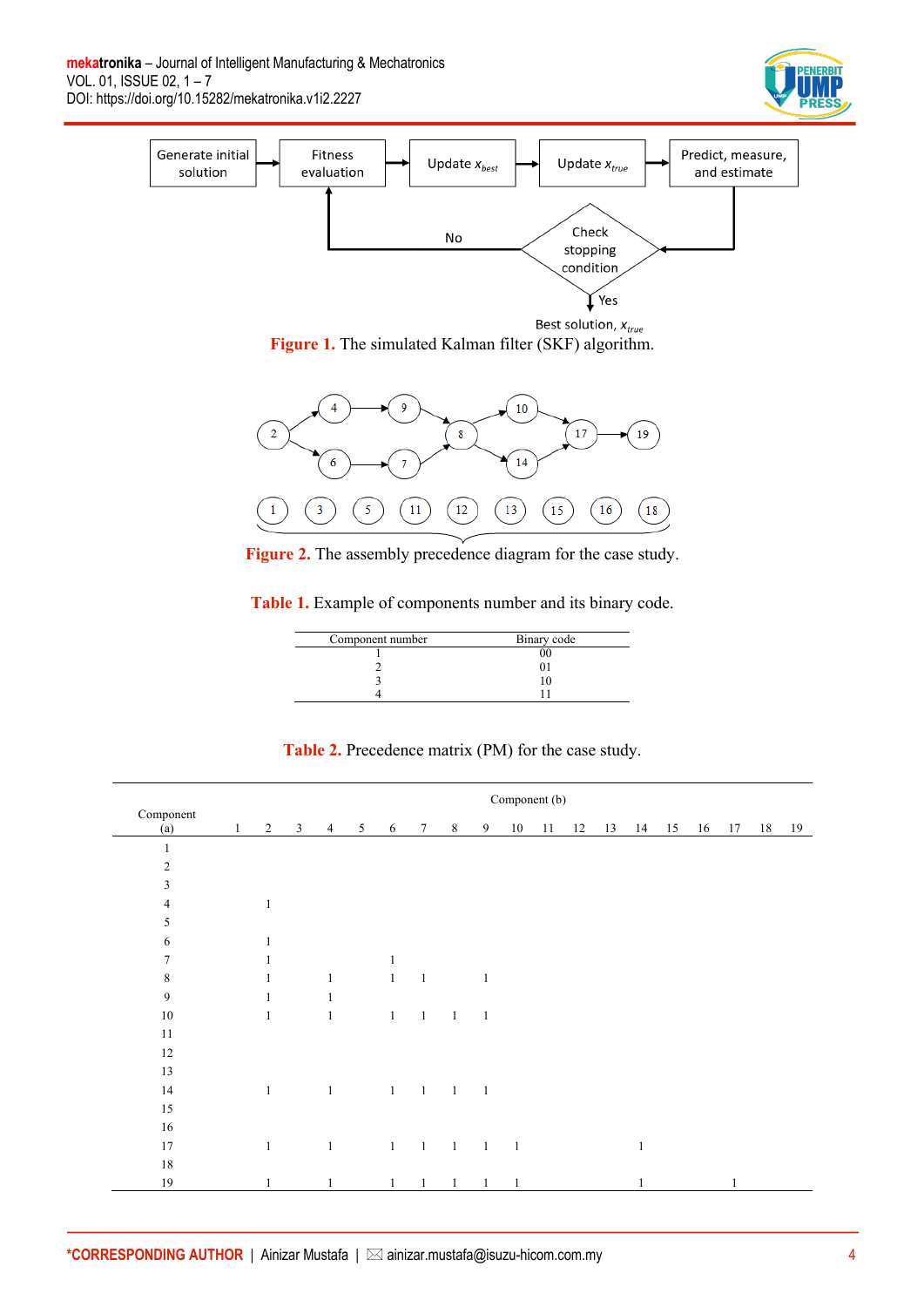

|                | Comp. (b)        |                  |                  |                  |                  |                  |                  |                  |                  |                  |                  |                |                  |                  |                  |                |                  |                  |                  |
|----------------|------------------|------------------|------------------|------------------|------------------|------------------|------------------|------------------|------------------|------------------|------------------|----------------|------------------|------------------|------------------|----------------|------------------|------------------|------------------|
| Comp. (a)      | $\mathbf{1}$     | 2                | 3                | $\overline{4}$   | 5                | 6                | $\tau$           | 8                | 9                | 10               | 11               | 12             | 13               | 14               | 15               | 16             | 17               | 18               | 19               |
| $\mathbf{1}$   | $10\,$           | $\mathbf{1}$     | $\overline{2}$   | $\overline{3}$   | $\overline{4}$   | 5                | 6                | $\tau$           | 8                | 9                | 3.2              | 4.3            | $\boldsymbol{7}$ | 6.1              | 1.2              | 3.4            | $\boldsymbol{0}$ | $\boldsymbol{0}$ | $7.4\,$          |
| 2              | 1.5              | 10               | $\overline{2}$   | $\overline{2}$   | $\overline{2}$   | $\overline{c}$   | $\overline{c}$   | $\mathfrak{2}$   | $\overline{c}$   | $\overline{c}$   | $\boldsymbol{0}$ | 3.1            | 6                | 4.3              | 2.7              | 4.8            | $\boldsymbol{0}$ | $\mathfrak{Z}$   | $0.5\,$          |
| 3              | $\mathbf{1}$     | 2.3              | 10               | $\mathbf{0}$     | $\overline{4}$   | 5                | $\boldsymbol{0}$ | $\overline{4}$   | 2.3              | 4.3              | 9.8              | 2.4            | 5                | 1.2              | 3.4              | 4.5            | 5.6              | 3.4              | 3.1              |
| $\overline{4}$ | $\boldsymbol{0}$ | $\overline{2}$   | 3.4              | 10               | 4.5              | $\boldsymbol{0}$ | $\overline{4}$   | $\boldsymbol{0}$ | 8                | $\boldsymbol{0}$ | 3.4              | 5.6            | 5                | $\boldsymbol{0}$ | $\boldsymbol{0}$ | 3.4            | $\boldsymbol{0}$ | $\boldsymbol{0}$ | 9.8              |
| 5              | 1.2              | $\mathbf{1}$     | $\overline{2}$   | $\mathfrak{Z}$   | 10               | 7.9              | 8.9              | $\boldsymbol{0}$ | 1.2              | $\overline{c}$   | 2.3              | $\mathbf{0}$   | 3                | $\boldsymbol{0}$ | 3.6              | $\mathbf{0}$   | 2.8              | 9.8              | $\bf{0}$         |
| 6              | 9.8              | 4.5              | $\boldsymbol{0}$ | 1.2              | 3.6              | $10\,$           | 3.4              | $\overline{4}$   | $\boldsymbol{0}$ | 2.3              | 4.6              | 5.6            | $\boldsymbol{0}$ | $\overline{4}$   | 3                | $\overline{c}$ | $\boldsymbol{0}$ | 0.4              | 3.2              |
| 7              | 0.5              | 1.4              | 2.3              | 0.5              | 1.9              | $\mathbf{1}$     | 10               | 13.4             | 1.2              | $\overline{4}$   | 2.3              | $\mathbf{0}$   | 3                | 5.7              | 8.3              | $\sqrt{2}$     | 0.1              | $\mathbf{0}$     | $0.5\,$          |
| 8              | $\boldsymbol{0}$ | $\boldsymbol{0}$ | $\boldsymbol{0}$ | $\boldsymbol{0}$ | $\boldsymbol{0}$ | 1.8              | 9.8              | 10               | 2.3              | 3                | 8.9              | 2.3            | $\boldsymbol{0}$ | $\boldsymbol{0}$ | 2.3              | 0.5            | 9.8              | $\mathbf{0}$     | 2.3              |
| 9              | $\mathbf{1}$     | 3                | 4.5              | 2.3              | 4.6              | 9.8              | 7.5              | 6.8              | $10\,$           | 6                | 2.3              | 3.4            | 5                | $\frac{12}{3}$   | 3.4              | 5.61           | $\mathbf{1}$     | $\boldsymbol{0}$ | $\boldsymbol{0}$ |
| 10             | 2.3              | 4.5              | 2.3              | $\mathbf{0}$     | 2.3              | $\boldsymbol{0}$ | 2.1              | $\boldsymbol{0}$ | 4.5              | 10               | 1.1              | 2.2            | 2                | $\boldsymbol{0}$ | $\boldsymbol{0}$ | 2.1            | 1.2              | 5.4              | 9.2              |
| $11\,$         | $\mathbf{1}$     | $\mathbf{1}$     | $\overline{2}$   | $\mathfrak{Z}$   | $\overline{4}$   | 5                | 6                | $\tau$           | $\,$ 8 $\,$      | 9                | $10\,$           | 4.5            | 3                | 6.1              | 1.2              | 3.4            | 0.3              | $\boldsymbol{0}$ | $1.3\,$          |
| 12             | 1.5              | $\boldsymbol{0}$ | $\overline{2}$   | $\overline{c}$   | $\overline{2}$   | $\overline{c}$   | $\overline{c}$   | $\mathbf{1}$     | $\overline{c}$   | $\overline{c}$   | 11.2             | 10             | 6                | 4.3              | 2.7              | 4.8            | $\boldsymbol{0}$ | 3                | 0.5              |
| 13             | $\mathbf{1}$     | 2.3              | $\overline{0}$   | $\overline{0}$   | $\overline{4}$   | 5                | $\boldsymbol{0}$ | $\overline{4}$   | 2.3              | 4.3              | 9.8              | 2.4            | 10               | 1.2              | 2.4              | 4.5            | 1.6              | $2.4\,$          | 3.1              |
| 14             | $\boldsymbol{0}$ | $\overline{2}$   | 3.4              | $\boldsymbol{0}$ | 4.5              | $\boldsymbol{0}$ | 4                | $\boldsymbol{0}$ | $\,$ 8 $\,$      | $\boldsymbol{0}$ | 3.4              | 5.6            | $\sqrt{5}$       | $10\,$           | 2.1              | $1.4\,$        | $\mathbf{1}$     | $\boldsymbol{0}$ | $2.8\,$          |
| 15             | 1.2              | $\mathbf{1}$     | $\overline{2}$   | $\mathfrak{Z}$   | $\mathbf{0}$     | 7.9              | 8.9              | $\boldsymbol{0}$ | 1.2              | $\overline{c}$   | 1.3              | $\overline{4}$ | $\mathfrak{Z}$   | 1.4              | 10               | 1.3            | 9.8              | 9.8              | $\overline{2}$   |
| 16             | 9.8              | 4.5              | $\boldsymbol{0}$ | 1.2              | 3.6              | $\mathbf{0}$     | 3.4              | 4                | $\boldsymbol{0}$ | 2.3              | 4.6              | 3.6            | $\boldsymbol{0}$ | $\overline{4}$   | 3                | 10             | 1.5              | $\boldsymbol{0}$ | $3.2\,$          |
| 17             | $\mathbf{1}$     | 3                | $\overline{4}$   | 5                | $\boldsymbol{0}$ | 5                | 4                | 3.4              | 1.2              | 4                | 1.3              | $\mathbf{0}$   | 2                | 3.7              | 4.3              | 2.3            | 10               | 3.8              | 10               |
| 18             | 0.6              | 0.5              | 3.4              | 1.2              | 3                | $\overline{2}$   | 9.8              | $\sqrt{2}$       | 2.3              | 3                | 5.9              | 2.3            | $\boldsymbol{0}$ | $\mathbf{1}$     | 2.3              | 0.5            | 9.8              | 10               | 2.3              |
| 19             | $\mathbf{1}$     | 3                | 4.5              | 2.3              | 4.6              | 9.8              | 7.5              | 6.8              | $\boldsymbol{0}$ | 6                | 3.3              | 3              | $\overline{c}$   | 3.3              | 4.4              | 2.6            | 0.3              | 2.5              | $10\,$           |

#### **Table 3.** Coefficient between components.

#### **Table 4.** Experimental setting.

| Parameter                                 | <b>DESKF</b> | <b>BGSA</b> | <b>BPSO</b> | <b>MSPSO</b> |
|-------------------------------------------|--------------|-------------|-------------|--------------|
| Iteration                                 | 5000         | 500         | 500         | 500          |
| Number of agents                          | 10           | 50          | 50          | 25           |
| Initial error covariance estimate, $P(0)$ | 100          |             |             |              |
| Process noise, $O$                        | 0.5          |             |             |              |
| Measurement noise, $R$                    | 0.5          |             |             |              |
| Inertia weight, $\omega$                  |              |             | 0.6         |              |
| $\omega$ initial                          |              |             |             | 0.9          |
| $\omega$ final                            |              |             |             | 0.4          |
| Coefficient factor, $c_1$ and $c_2$       |              |             | 1.42        | 2            |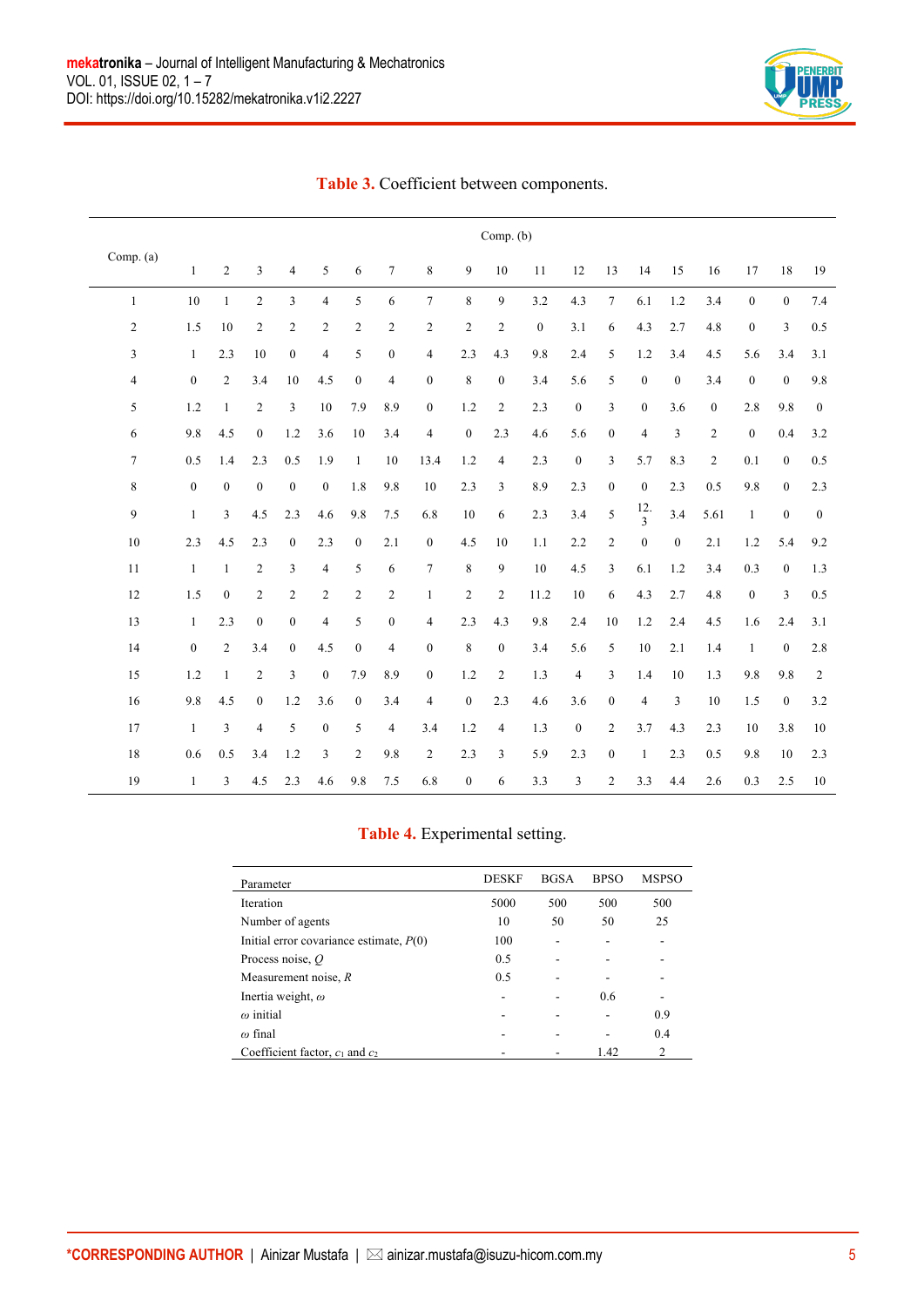

#### **Conclusions**

The ASP is a combinatorial optimization problem with a large-scale candidate solution. In this study, an approach based on a variant of SKF called DESKF is proposed to solve ASP problem. To evaluate the performance of the proposed approach, a case study of ASP consisting nineteen components is chosen, and the performance of DESKF is evaluated against three different approaches that uses BGSA, BPSO, and MSPSO as the search engine. Experimental results obtained showed that the proposed DESKF outperformed the other three approaches.

In future, the DESKF could be applied to solve ASP problem with different constraints such as assembly stability, machine and workstation assignment, and work load. Perhaps the experiments reported in this paper can be re-implemented with adjusted parameter values to get better result and more convincing comparison.

## **Acknowledgement**

This research is supported by the Fundamental Research Grant Scheme (FRGS) awarded by the Ministry of Higher Education Malaysia to Universiti Malaysia Pahang (FRGS/1/2018/TK04/UMP/02/9).

# **References**

- [1] Ibrahim, Z., Abdul Aziz, N.H., Ab. Aziz, N.A., Razali, R. and Mohamad, M.S. (2016). Simulated Kalman filter: a novel estimation-based metaheuristic optimization algorithm. Advanced Science Letters, vol. 22, pp. 2941- 2946.
- [2] Abd Aziz, N.H., Ibrahim, Z., Razali, S. and Ab. Aziz, N.A. (2016) Estimation-based metaheuristics: a new branch of computational intelligence. The National Conference for Postgraduate Research, pp. 469-476.
- [3] Abd Aziz, N.H., Ibrahim, Z., Razali, S., Bakare, T.A. and Ab. Aziz, N.A. (2016). How important the error covariance in simulated Kalman filter?. The National Conference for Postgraduate Research, pp. 315-320.
- [4] Abd Aziz, N.H., Ab. Aziz, N.A., Mat Jusof, M.F., Razali, S., Ibrahim, Z., Adam, A. and Shapiai, M.I. (2018). An analysis on the number of agents towards the performance of the simulated Kalman filter optimizer. 8th International Conference on Intelligent Systems, Modelling and Simulation, pp. 16-21.
- [5] Md Yusof, Z., Ibrahim, I., Satiman, S.N., Ibrahim, Z., Abd Aziz, N.H. and Ab. Aziz, N.A. (2015). BSKF: binary simulated Kalman filter. Third International Conference on Artificial Intelligence, Modelling and Simulation, pp. 77-81.
- [6] Md Yusof, Z., Ibrahim, I., Ibrahim, Z., Abas, K.H., Ab. Aziz, N.A., Abd Aziz, N.H. and Mohamad, M.S. (2016). Local optimum distance evaluated simulated Kalman filter for combinatorial optimization problems. The National Conference for Postgraduate Research, pp. 892-901.
- [7] Md Yusof, Z., Ibrahim, I., Ibrahim, Z., Mohd Azmi, K.Z., Ab. Aziz, N.A., Abd Aziz, N.H. and Mohamad, M.S. (2016). Distance evaluated simulated Kalman filter for combinatorial optimization problems. ARPN Journal of Engineering and Applied Sciences, vol. 11, pp. 4904-4910.
- [8] Md Yusof, Z., Ibrahim, I., Ibrahim, Z., Mohd Azmi, K.Z., Ab. Aziz, N.A., Abd Aziz, N.H. and Mohamad, M.S. (2016). Angle modulated simulated Kalman filter algorithm for combinatorial optimization problems. ARPN Journal of Engineering and Applied Sciences, vol. 11, pp. 4854-4859.
- [9] Muhammad, B., Ibrahim, Z., Mat Jusof, M.F., Ab. Aziz, N.A., Abd Aziz, N.H. and Mokhtar, N. (2017). A hybrid simulated Kalman filter - gravitational search algorithm (SKF-GSA). International Conference on Artificial Life and Robotics, pp. 707–710.
- [10] Muhammad, B., Ibrahim, I., Mohd Azmi, K.Z., Abas, K.H., Ab. Aziz, N.A., Abd Aziz, N.H. and Mohamad, M.S. (2016). Performance evaluation of hybrid SKF algorithms: hybrid SKF-PSO and hybrid SKF-GSA. The National Conference for Postgraduate Research, pp. 865-874.
- [11] Muhammad, B., Ibrahim, Z., Mohd Azmi, K.Z., Abas, K.H., Ab. Aziz, N.A., Abd Aziz, N.H. and Mohamad, M.S. (2016). Four different methods to hybrid simulated Kalman filter (SKF) with particle swarm optimization (PSO), The National Conference for Postgraduate Research, pp. 843-853.
- [12] Muhammad, B., Ibrahim, Z., Mohd Azmi, K.Z., Abas, K.H., Ab. Aziz, N.A., Abd Aziz, N.H. and Mohamad, M.S. (2016). Four different methods to hybrid simulated Kalman filter (SKF) with gravitational search algorithm (GSA). The National Conference for Postgraduate Research, pp. 854- 864.
- [13] Muhammad, B., Ibrahim, Z., Ghazali, K.H., Mohd Azmi, K.Z., Ab. Aziz, N.A., Abd Aziz, N.H. and Mohamad, M.S. (2015). A new hybrid simulated Kalman filter and particle swarm optimization for continuous numerical optimization problems. ARPN Journal of Engineering and Applied Sciences, vol. 10, pp. 17171-17176.
- [14] Ibrahim, Z., Mohd Azmi, K.Z., Ab. Aziz, N.A., Abd Aziz, N.H., Muhammad, B., Mat Jusof, M.F. and Shapiai, M.I. (2018). An oppositional learning prediction operator for simulated Kalman filter. The 3rd International Conference on Computational Intelligence and Applications, pp. 139- 143
- [15] Abd Aziz, N.H., Ibrahim, Z., Ab. Aziz, N.A. and Razali, S. (2017). Parameter-less simulated Kalman filter. International Journal of Software Engineering and Computer Systems, vol. 3, pp. 129-137.
- [16] Abd Aziz, N.H., Ab. Aziz, N.A., Ibrahim, Z., Razali, S., Mat Jusof, M.F., Abas, K.H., Mohamad, M.S. and Mokhtar, N. (2017). Simulated Kalman filter with randomized Q and R parameters. International Conference on Artificial Life and Robotics, pp. 711-714.
- [17] Lazarus, K., Noordin, N.H., Mat Jusof, M.F., Ibrahim, Z. and Abas, K.H. (2017). Adaptive beamforming algorithm based on a simulated Kalman filter. International Journal of Simulation: Systems, Science and Technology, vol. 18, pp. 10.1-10.5.
- [18] Lazarus, K., Noordin, N.H., Mohd Azmi, K.Z., Abd Aziz, K.Z. and Ibrahim, Z. (2016). Adaptive beamforming algorithm based on generalized opposition-based simulated Kalman filter. The National Conference for Postgraduate Research, pp. 1-9.